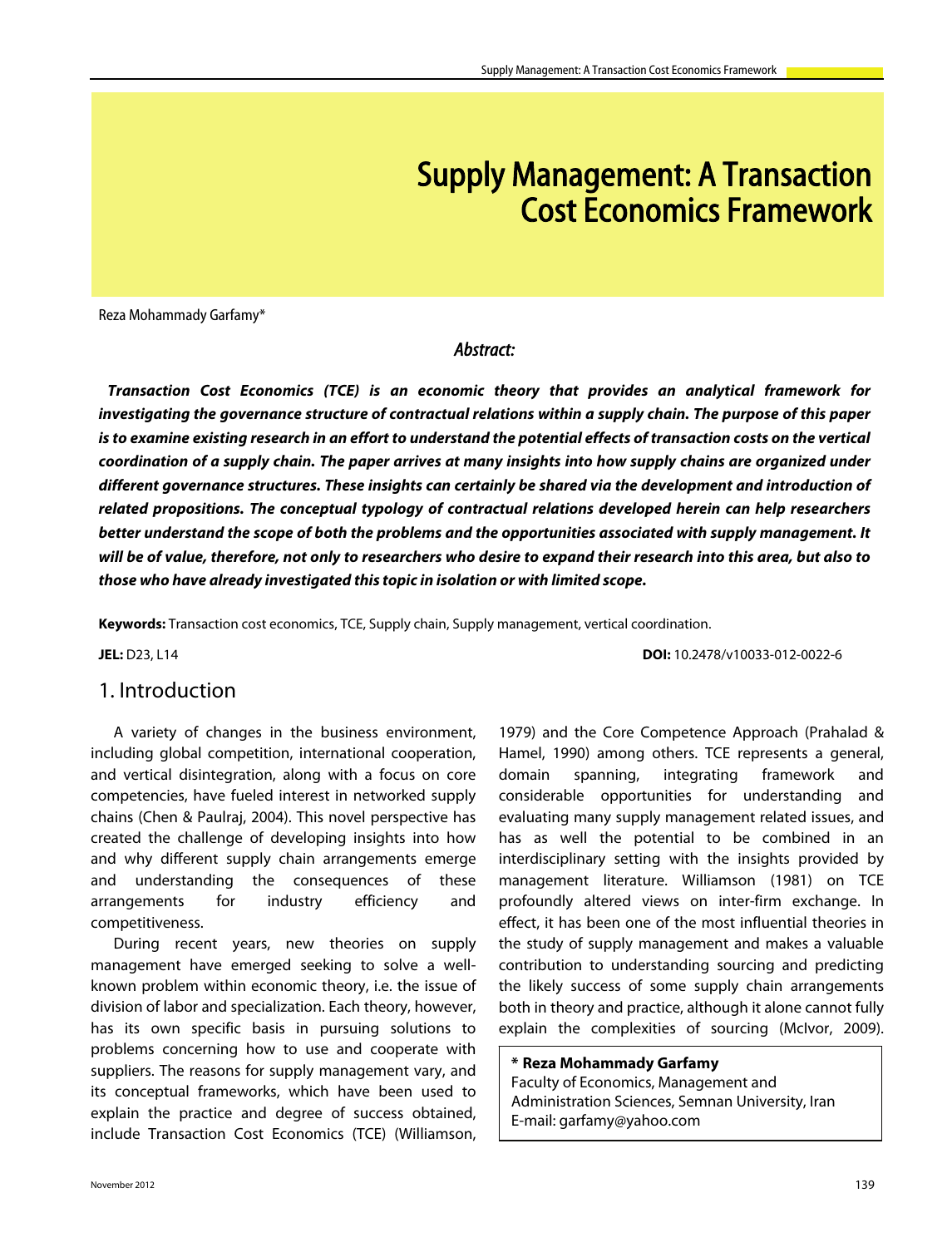Moreover, a recent publication by Williamson (2008) points to the need for further elaboration of the link between TCE and supply management, where TCE examines individual transactions, while supply management introduces a broader systems perspective in which groups of related transactions are managed as chains.

Although research interests in supply management are growing, no research has been directed towards a systematic development of its framework. The objective of this study, therefore, is to examine the existing research in an effort to illustrate the possibility of using TCE as a basis for understanding the potential effects of transaction costs on the vertical coordination of a supply chain. We build on existing theoretical perspectives, as well as advance the existing body of literature by proposing a new framework with possibly broader appeal. This paper offers many insights into how supply chains are organized under different governance structures. This study tries to take the approach of developing a typology to illustrate the relationships among concepts and to systematically consider phenomena. The conceptual typology of contractual relations developed herein can help researchers better understand the scope of both the problems and the opportunities associated with supply management.

## 2. Lıterature Revıew

## 2.1. Supply Management

A supply chain can be defined as a set of three or more entities (firms or individuals) directly involved in the upstream and downstream flows of products, services, finances and/or information from a source to a customer (Mentzer, DeWitt, Keebler, Min, Nix, Smith, & Zacharia, 2001). Analytically, a typical supply chain is a network of materials, information and services processing links with the characteristics of supply, transformation and demand (Chen & Paulraj, 2004). The processes and links under the supply chain umbrella are central to industrial modernity.

The complexity of a supply chain stems from the fact that it is a complex network of chains. Given the potential for countless alternative supply chain configurations, any one firm can be part of numerous supply chains (Mentzer et al., 2001). Each supplier and customer in the supply chain has also many supply chains with its own suppliers and customers. Therefore, a small change in any of the partners' supply chains or even a weak or broken link in

the network can create a major reaction in the entire supply chain.

The traditional view of supply management is to leverage the supply chain to achieve the lowest initial purchase prices while assuring supply. Its typical characteristics include multiple suppliers, supplier evaluations based on purchase price, cost-based information bases, arms-length negotiations and formal short-term contracts as well as centralized purchasing. Operating under these conditions encourages fierce competition among suppliers. The fundamental assumption in this environment is that trading partners are interchangeable (Spekman, Kamauff Jr., & Myhr, 1998) and that they seek advantages based on the survival of the fittest. Under the new paradigm, supply management is redefined as a process for designing, developing, optimizing and managing the internal and external supply components of the supply chain, which is consistent with overall business objectives and strategies. While reduced cost is typically a result, supply management emphasizes leveraging the skills, expertise and capabilities of firms that comprise this competitive network. Supply chain strategy development would be a part of the business unit planning process, which includes efforts aimed at developing and maintaining global information systems, addressing strategic aspects of production or purchasing issues as well as accessing and managing innovation with the purpose of protecting and enhancing core technologies (Prahalad & Hamel, 1990).

Firms are now pursuing more intensive and interactive relationships with their suppliers, collaborating in operations coordination, developing new products, integrating key business processes, outsourcing non-core processes and sharing cross-functional information on a range of issues (McIvor, Humphreys, & McAleer, 1997; Wu, Chiag, Wu, & Tu, 2004). In fact, firms are striving to develop long-term strategic partnerships with a few competent and innovative suppliers and collaborate with them in joint problem-solving efforts to acquire resources, develop technology, access markets and respond to changing business needs (Mohammady Garfamy, 2009). In essence, supply chain partnering is an arrangement by which separate firms share administrative authority, form social links and accept joint ownership of operating policies. Looser, more openended arrangements replace highly specific, arms-length contracts to remove the firm's boundaries and permit an easier exchange of knowledge. Thus, the traditional pattern of a large, vertically integrated business is being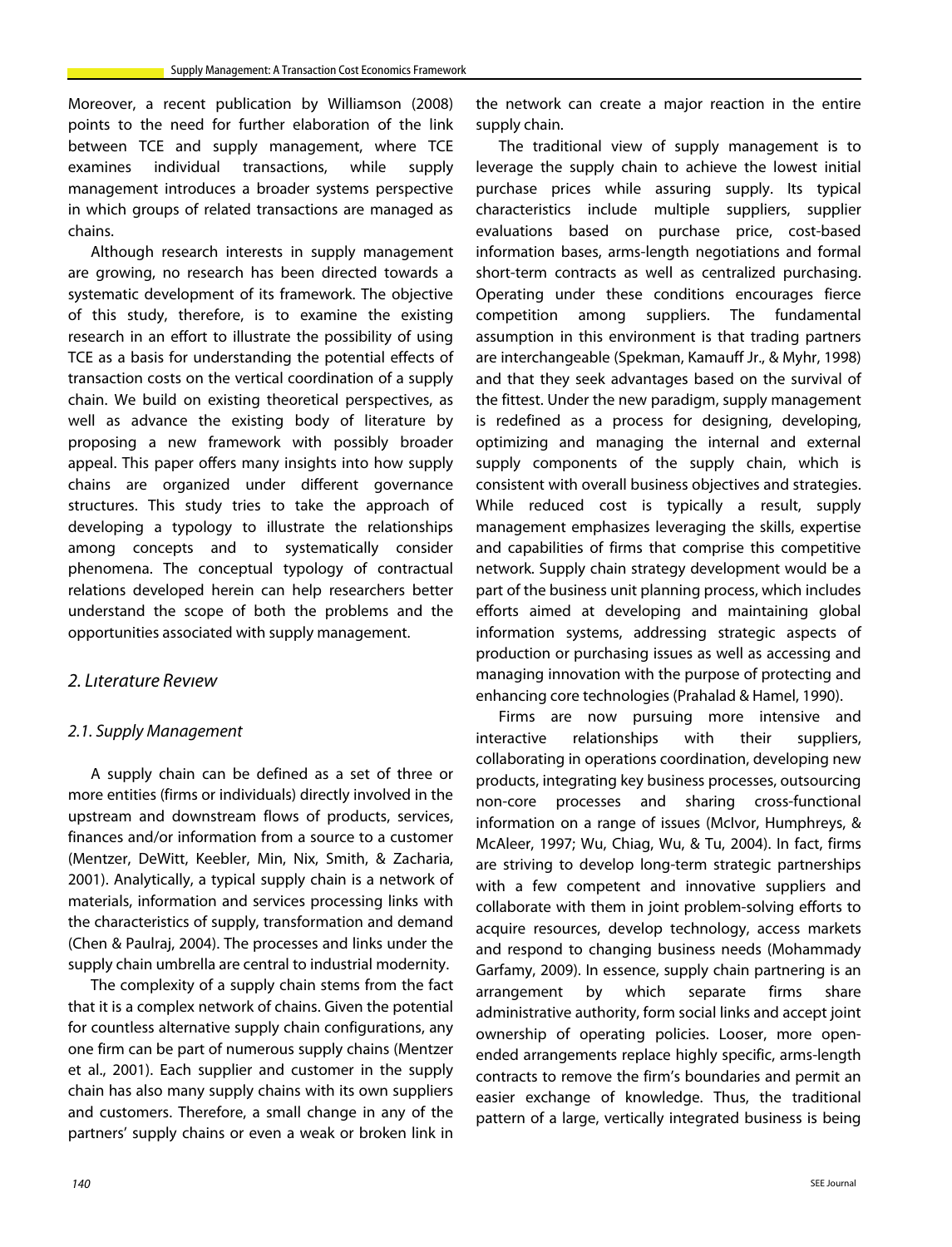theory and contract law have all contributed to the

replaced by one consisting of complex networks of collaborating firms. This structured approach to the design of a supply chain will result in an organization that is an appropriate mix of the firm's own capabilities with those of suppliers in a relationship that is appropriate to the business strategy.

In this paradigm shift, cooperation is no longer seen as a process between one set of trading partners, but now exists along the entire supply chain (Spekman et al., 1998). Cooperation emphasizes the need to integrate functional silos and views these units as interdependent parts responsible for maximizing the overall effectiveness of the supply chain. What evolves is a network of interrelated firms whose primary objective is to gain strategic advantage for the whole supply chain.

However, some of the implementation issues in supply management are the alignment of partners' business interests, long-term relationship management, reluctance to share information, the complexity of a large scale supply chain, the competence of personnel supporting the supply chain, performance measurement and the incentive systems to support supply management.

#### 2.2. Transaction Cost Economics

Unlike Neoclassical Economics, the New Institutional Economics recognizes the costs of using the market mechanism and it terms them transaction costs. Transaction costs are the costs of creating, using, maintaining, changing and governing the organization of economic activity within a vertically integrated firm or in a market. In effect, they are divided into market, managerial and political transaction costs including legal, administrative, information-gathering and other costs associated with negotiating and writing contracts, monitoring performance and enforcing promises. The minimization of absolute or relative transaction costs is not an economically reasonable aim. Rather, what matters for the judgment of the economic quality (efficiency) of an economic entity is its total economic results, and not its level of transaction costs (Furubotn & Richter, 2000).

TCE uses the concept of transaction costs to explain the organization of firms and the method of their interactions along a supply chain by providing a conceptual framework for investigating some of the organizational challenges and economic risks that firms face. A number of other disciplines including organization theoretical development of TCE. TCE is also called the markets and hierarchies paradigm, where hierarchies (or firms) replace markets when the price system fails. The choice between markets and hierarchies, as alternative governance mechanisms for completing a set of transactions, depends on the relational efficiency of each. Williamson (1979) outlines the cost-determining attributes (dimensions) of individual transactions as their frequency (the rate of reoccurrence of transactions), the environmental political, social or economic risk surrounding them (environmental and behavioral uncertainty or ambiguity as to transaction definition and performance) and the level of the transferability of assets associated with them (asset specificity). Asset specificity can arise in any of three ways; namely, site specificity (resource immobility), physical asset specificity (technology advantages) and human asset specificity (know-how advantages) (Williamson, 1981). Asset specificity can be non-specific (highly standardized), idiosyncratic (highly customized to the organization) or mixed (incorporating standardized and customized elements in the transaction). In a world where individuals are subject to bounded rationality (neurophysiological, language and judgment limits), opportunistic behavior (cheating, lying and subtle forms of violation of agreements guided by considerations of self-interest with guile), small numbers bargaining (the degree to which a firm has alternative sources of supply to meet its requirements), information impactedness (asymmetrical distribution of information among the exchanging parties) and loss of resource control (outsourcing a product that may be proprietary in nature) as well as the random nature of some events, these characteristics have a major influence on the efficiency of alternative transaction modes (Williamson, 1985).

Governance structures are defined as "discrete structural alternatives that possess distinctive strengths and weaknesses in autonomous and coordinated adaption respects" (Williamson, 2008, p. 15). TCE focuses primarily upon the governance skills or the role of efficient governance through transaction analysis in explaining firms as institutions for organizing economic activity (McIvor, 2009). For efficient governance, three generic structures emerge: market, hybrid and hierarchy. The three structures differ in governance attributes such as the intensity of the cooperation and coordination mechanisms (or safeguards) (Grover & Malhotra, 2003). Williamson (1993) argues that TCE deals predominantly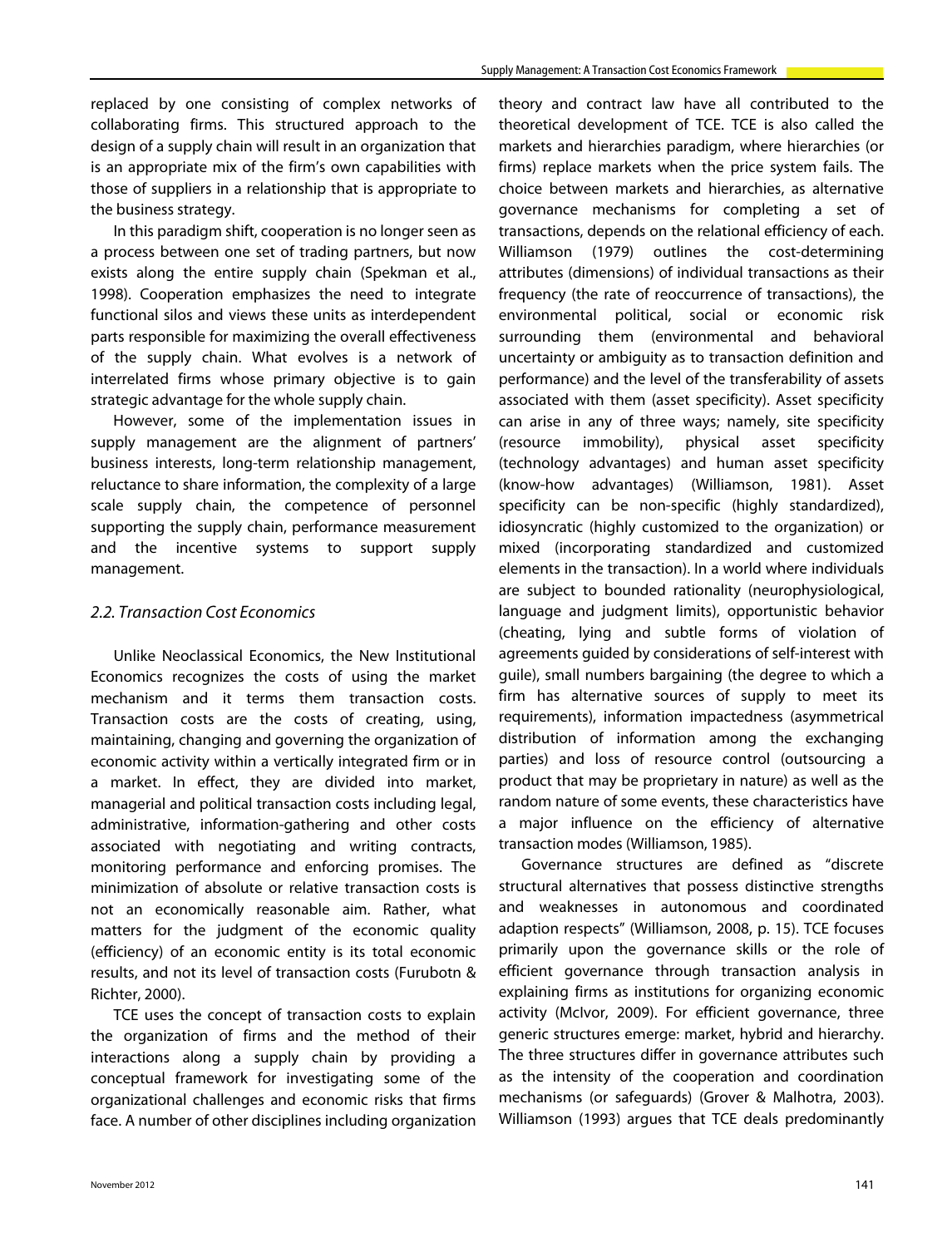with dyadic contractual relations. Viewing the firm as a nexus of contracts, the object is to prescribe the best governance structure between firm and its suppliers, customers, workers, etc.

However, there have been criticisms from a conceptual perspective of TCE, whereby some doubts have been raised about the significance and validity of the theory. For instance, Blomqvist, Kyläheiko and Virolainen (2002) mention that classic TCE does not account for the benefits of transactions and neglects the knowledge-based view that also considers evolving capabilities and the knowledge of firms. The other weakness is in applying the idea of human interactions and exchanges as based on the contractual approach so that its most fundamental concept (contractual relations) remains undefined and does not lead to a dynamic perspective. While providing a number of important insights regarding the most efficient means to govern a particular transaction, TCE has been developed and tested under a set of restrictive assumptions that ignore the potential influence that an extant governance form, a firm's existing portfolio of transactions or other firmspecific asset and capability stocks may have on a focal transaction (Leiblein & Miller, 2003). Furthermore, the empirical work on successful measurement of transaction costs has mostly been treated at the conceptual rather than at the measurement level.

For the purpose of this paper, although there are enormous sources of related literature that have addressed the topics in great depth and breadth over the past years, there is no choice but to ignore a significant majority of the research in the fields and just consider the relevant and available sources in order to address the subject of this study.

# 3. Research Method

A conceptual paper is one in which the objective is to generate and present a theory without verification and empirical adornment, defined as a system of abstract concepts and the relationships between them, with/without presenting a measurement model based on the specific operationalization of those concepts and relationships to stimulate subsequent attempts at verification (Skilton, 2011). On the other hand, since theories that are developed to explain human activities cannot simultaneously be generalizable, accurate and simple, scholars can thereby be content to pursue just one or two when developing theory (Weick, 1979).

In order for an insight to yield a theory, it needs to decompose into concepts and the relationships among them and to integrate these into an elaborated whole. As Kilduff (2006) suggests, the process of theory development requires attending to the activities through which provisional theoretical inputs evolve into a wellorganized whole. In this study, to integrate a wide and diverse body of information about a particular phenomenon, a meta-analysis procedure is used that allows for the examination of trends, patterns and substantial commonalities that may exist in many different studies that have already been conducted. Meta-analysis is a very effective technique for summarizing, comparing and combining as a whole outcomes from several different studies that use the same dependent variable (Salkind, 2006). These conceptual theory development efforts are aimed at helping to close the gap or tensions between what we know and what we need to know about the implications of TCE for supply management.

# 4. The Transactıon Cost Economıcs Framework for Supply Management

Vertical coordination (the governance structure of contractual relations), which is central to the study of supply management, can be viewed as a continuum. At one extreme lie spot markets where products are exchanged between multiple partners, with price as the sole determinant of the final transaction, and where supply management is entirely absent. At the other end of spectrum lies vertical integration where products move between various stages of the supply chain as a result of within-firm managerial orders (Hobbs, 1996). In between the two extremes of polar form lies a myriad of alternative ways of organizing economic activity, which are neither clear market nor clear hierarchy, from strategic alliances, formal written contracts, quasi-vertical integration (joint ventures, franchises and licenses) to tapered-vertical integration, which represent different degrees of vertical coordination.

Over the past few decades, TCE has been the dominant theory for analyzing governance structure choices (Leiblein & Miller, 2003). TCE argues that one of the determinants of vertical coordination is the nature and level of transaction costs, wherein a change in the transaction costs arising from the exchange of a product may lead to a change in that supply chain (Hobbs, 1996). As infrequency, uncertainty and asset specificity of a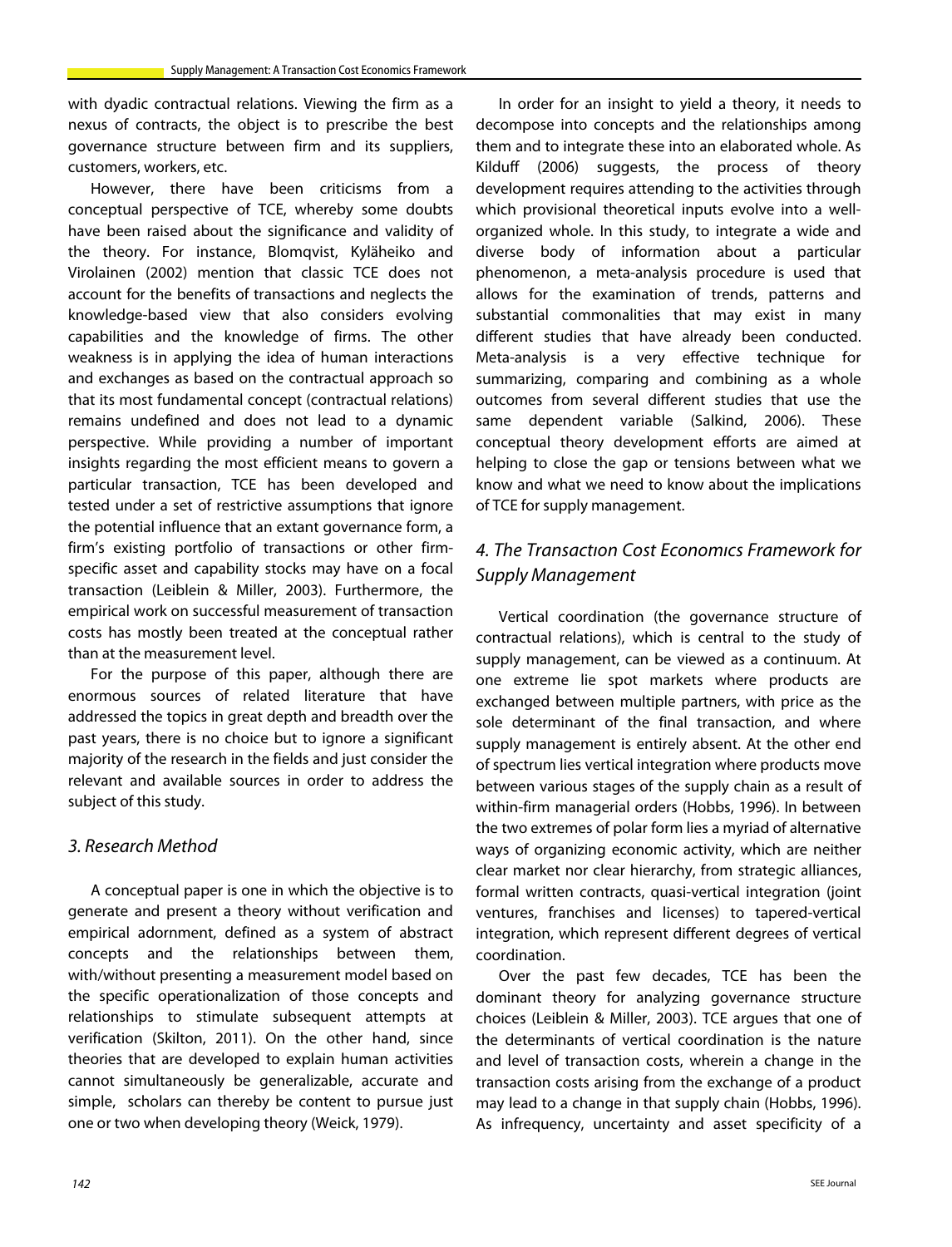transaction increase, the choice moves along the spectrum of vertical coordination from spot market towards a more formal type of vertical coordination, where one party has more control over the outcome of transaction, e.g., a strategic alliance, a long-term contract or some form of vertical integration (David & Han, 2004). The underlying logic of TCE is that firms will favor vertical integration when transaction costs (i.e. adaptation, performance evaluation and safeguarding costs) are greater than internal costs (i.e. production and administration costs).

TCE combines the economic theory with the organization theory to determine the best type of relationship a firm should develop in the marketplace. A firm could have all the activities within its boundary and operate as a hierarchy or it could outsource most of its activities, except for its core competencies, and operate as a virtual corporation, depending on the market for most of its input. There are also hybrid structures in which a firm may outsource only a few activities. Therefore, the hybrid transaction is especially pertinent to the supply chain literature (Williamson, 2008). Firms make decisions on organizational design based on various factors including what investments have to be made specific to the relationship, what activity is critical for effective business performance, uncertainty in the relationship with partners and product complexity. Grover and Malhotra (2003) state that TCE can be used to evaluate how various types of investments within firms can build long-term capabilities and what their impact is on performance. Investments specific to the relationship lock in the supplier and increase the costs of switching to another buyer. The greater the level of asset specificity, the more an alliance partner needs cooperation adaptability in modifying the agreement rather than in leaving the partnership. In the case of a low level of asset specificity, the desire for cooperation adaptability diminishes while the need for exit flexibility is preferred.

It is also difficult to completely eliminate uncertainty because the organization deals with customer orders, which are randomly generated. The demand uncertainty may force a firm to develop a closer relationship with its suppliers to better meet market requirements or alternatively to develop standardized products and have extra inventory to counter the uncertainty (Premkumar, 2000). Similarly, there is uncertainty related to supplies from the suppliers. The supply uncertainty can be due to variations in the lead-time or the quality of the products. Firms also experience uncertainty in their internal subunits, that is, whenever there is a transfer of products or information between subunits, which requires coordination, uncertainty is created. Firms often have twin objectives in managing uncertainty: to reduce their environmental uncertainty by obtaining as much information as possible and to increase information asymmetry to gain maximum benefits from interaction with their partners. However, information asymmetry among participating partners leads to uncertainty, which in turn leads to the inefficiency of the total supply chain (Premkumar, 2000).

A distinguishing feature of the supply chain from traditional vertically integrated firms is that the former is organized on the fundamental premise of synchronization among multiple autonomous entities represented in it. That is, improved coordination within and between various supply chain members is achieved inside the framework of mutually agreed to commitments made by members to each other. The supply chain enforces its common goals and policies on members only to the extent of mutual commitments made to each other. Thus, Pareto-optimality in decisions due to the competing objectives of members may occur. However, decision making at the member level is decentralized. Each member pursues its own goals, objectives and policies conceptually independently of the supply chain, but pragmatically in congruence with supply chain goals. In this respect, a common knowledge base supports the supply chain structure (Chandra & Kumar, 2000).

Transaction cost economists argue that nonstandard forms of contracting, of which vertical integration is an extreme form, have the purpose and effect of economizing on transaction costs (Williamson, 1985). Considering the hazards of the spot market and contractual incompleteness, transaction costs economists predict that parties will adopt appropriate governance structures from a set of institutional alternatives under a variety of environmental and firm-related factors to prevent ex-post opportunism and thus promote an efficient level of investment. In a supply chain, the contract is a coordination mechanism, which provides incentives to all of its members so that the decentralized supply chain behaves nearly or exactly the same as an integrated one.

Increasingly, successful firms use a higher level of strategic alliance-based global sourcing to address the never-ending battle to reduce costs while maintaining and improving quality and service by cooperating with their suppliers, even when highly specific assets are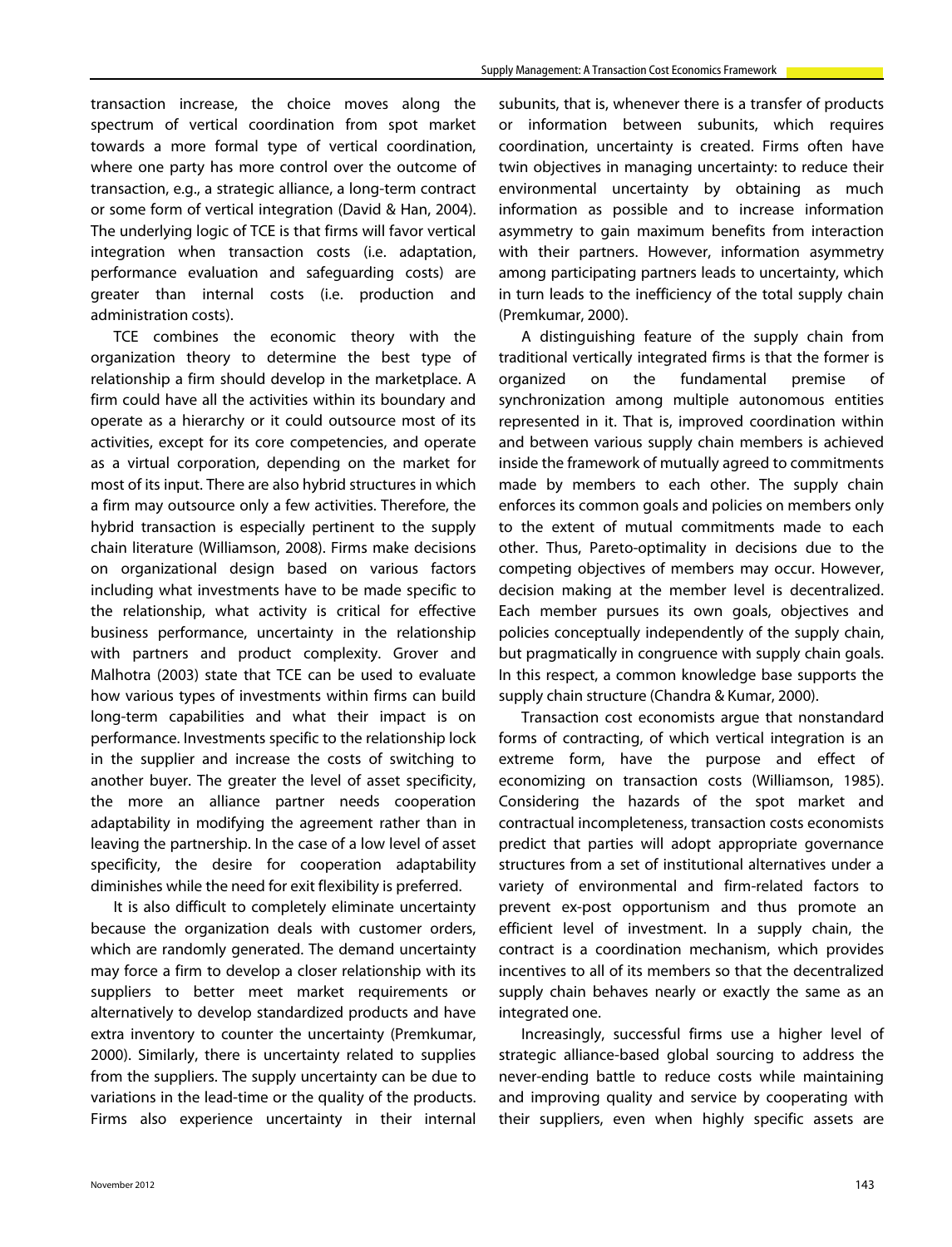| <b>Vertical Coordination</b>                                                     |                          | <b>Hierarchy</b> |                  | <b>Hybrid</b>  |        |          |           | <b>Market</b>   |
|----------------------------------------------------------------------------------|--------------------------|------------------|------------------|----------------|--------|----------|-----------|-----------------|
|                                                                                  |                          | (Vertical        |                  | (Alliance)     |        |          | (Spot     |                 |
|                                                                                  |                          | Integration)     |                  |                |        |          |           | <b>Market</b> ) |
| Cost-                                                                            | <b>Infrequency</b>       | High             | Medium           |                |        |          |           | Low             |
| determining                                                                      | <b>Uncertainty</b>       | High             | Medium           |                |        |          |           | Low             |
| <b>Attribute of</b>                                                              | <b>Asset Specificity</b> | High             | Medium           |                |        |          |           | Low             |
| <b>Transaction</b>                                                               | (Competence)             | (Core)           | (Complementary)  |                |        |          |           | (Residual)      |
| <b>Factor</b><br><b>Producing</b><br><b>Transactional</b><br><b>Difficulties</b> | <b>Bounded</b>           | High             |                  |                | Medium |          |           | Low             |
|                                                                                  | Rationality              |                  |                  |                |        |          |           |                 |
|                                                                                  | Opportunism              | High             |                  |                | Medium |          |           | Low             |
|                                                                                  | <b>Small Numbers</b>     | High             | Medium           |                |        |          |           | Low             |
|                                                                                  | <b>Bargaining</b>        |                  |                  |                |        |          |           |                 |
|                                                                                  | <b>Information</b>       | High             | Medium           |                |        |          |           | Low             |
|                                                                                  | Asymmetry                |                  |                  |                |        |          |           |                 |
|                                                                                  | <b>Loss of Resource</b>  | High             | Medium           |                |        |          | Low       |                 |
|                                                                                  | Control                  |                  |                  |                |        |          |           |                 |
| <b>Transaction Cost</b>                                                          |                          | High             |                  |                | Medium |          |           | Low             |
| <b>Type of Contractual Relation</b>                                              |                          | Internal         | Strategic        | <b>Network</b> |        | Single   | Preferred | Arms-           |
|                                                                                  |                          | Contracts        | <b>Alliances</b> | Sourcing       |        | Sourcing | Sourcing  | length          |
|                                                                                  |                          |                  |                  |                |        |          |           | Contracts       |
| <b>Boundary of Firm</b>                                                          |                          | Variable         |                  |                | Fuzzy  |          |           | Fixed           |

**Table 1:** The conceptual typology of contractual relations

involved. Murray (2001) argues that this phenomenon is contradictory to the recommendation of TCE in which global internal sourcing (hierarchy) should be used by firms when asset specificity is highly involved. However, it is quite possible for a firm to develop a core competency by integrating the skills of a supplier into a process.

The idea of forming an outsourcing system is meant to establish a dynamic organization through the synergetic combination of dissimilar firms with different core competencies to perform a given business project for achieving a maximum degree of customer satisfaction (Choy & Lee, 2003). Outsourcing is a form of supply management where the outsourcing firm deliberately rids itself of its assets, infrastructure and people it had used previously or will use in the future to perform the particular process by contracting out or selling some or all of them to a supplier, who in return, provides and manages the services for a certain time and a monetary fee. Outsourcing is thus a specifically defined contractual relationship that is dependent on the supplier meeting the firm's defined performance goals (Razzaque & Sheng, 1998). An increased level of outsourcing places a premium on the skills needed to identify and distinguish between core and non-core processes, to select and develop suppliers, to structure long-term relationships and to manage suppliers across a range of processes.

The conceptual basis and basic design alternatives for the sourcing decision are based theoretically on TCE, which determines the internal and external boundaries of the firm. The key issue in the sourcing decision is determining the boundaries between two extremes of vertical coordination. Williamson (1985) argues that the decision will always be made in relation to the scope for cost reduction and the importance of asset specificity. Therefore, a firm should outsource activities if to carry them out internally would require excessive investment to get the lowest unit cost. In this respect, hierarchy is directly linked with insourcing and all governance structures with market elements are relevant for the outsourcing design. Thus, as well as assisting in assessing supplier performance, TCE can enhance our understanding of whether it is more appropriate to insource or outsource an activity (Stratman, 2008).

The governance structure decision involves understanding the profitability of an exchange, which can be reached through economizing (reducing transaction costs) or developing completely unforeseen opportunities for exchange (reconfiguring transaction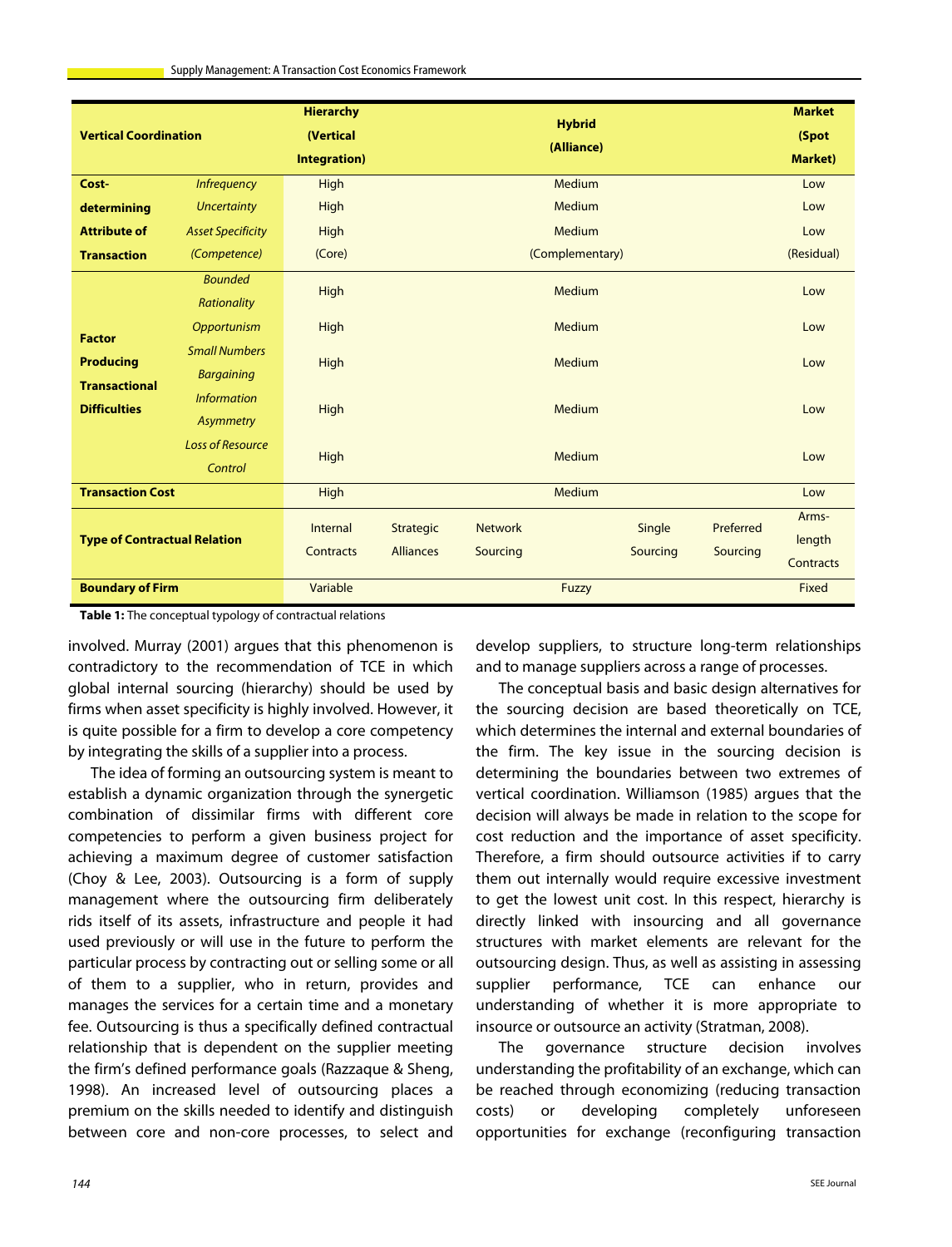costs). It also involves redefining the dimensions of transactions in terms of fitness of purpose in achieving a sustainable position for the supply chain. Core competencies, as defined by their relevance to the sustainability of a margin, can always be controlled through internal contracts. Complementary competencies can be outsourced through close external contracts based on various forms of alliance. And finally, low competencies can be outsourced through armslength contracts. These concepts and the relationships between them are represented in Table 1 by their degree of vertical coordination, which aligns these prototypical governance structures along the market-to-hierarchy continuum.

This table represents the major predictive aspect of TCE with respect to governance structures. A key part of this analytic approach involves undertaking value chain positioning. This refers to the process by which the key decision makers within a firm consciously undertake market positioning through an analysis of the totality of supply and value relationships within their markets, which is achieved through the use of TCE.

In summary, if transaction costs are low due to low levels of cost-determining attributes of a transaction and factors producing transactional difficulties, then market governance will be preferred. Production costs are generally lower in markets due to economies of scale and the scope available to external suppliers, which are subsequently reflected in the market prices. If, on the other hand, transaction costs are high enough to exceed the production cost advantages of the market, then hierarchical governance will be the more appropriate governing structure. Of course, internalization of activities should only take place if the cost reduction exceeds incremental costs due to additional administrative burdens and losses in production efficiencies.

The literature and practice have seen the growth of buyer and supplier relationships from a focus on operational purchasing relationships to strategic partnerships and boundary evaporation based on longterm contracts, mutual support, non-adversarial negotiations and information and risk sharing (Choy & Lee, 2003). These long-term relationships lead to reduced political, social or economic risks, reduced transaction costs and increased access to economies of scale by bypassing traditional market arrangements to enable a firm to compete with an alternative supply chain. Numerous firms have been downsizing, concentrating on their core competencies, moving away from vertical integration and outsourcing more extensively (Goffin, Szwejczewski, & New, 1997). The old habits of instigating supplier competition to maintain low prices and dumping suppliers that do not meet expectations are changing, as downsized firms shift more responsibility to their supply bases and recognize the high cost of switching suppliers (Krause & Ellram, 1997).

TCE can be used to assess different aspects of the quality and richness of the relationships as well as the true value of the developing partnership between interfirm entities. The real productivity, design and quality improvements are not obtainable unless the suppliers in the collaborative relationship innovate to the best of their abilities in conjunction with the firm (Humphreys, Mak, & Yeung, 1998). The factors, which determine how close the relationships will become, are the degree of mutual dependence, the length of cooperation, the extent of joint projects and technological links as well as the degree of economic satisfaction with the cooperation (Monczka, Callahan, & Nichols, 1995). Developing relationships, however, takes considerable effort and requires participants to assume a level of trust and reliance in their partners that may reflect a significant departure from established norms. An open and honest environment, key management, coherent and effective internal measurement systems, mutual respect and empathy, commitment to investment as well as financial and commercial arrangements are of particular importance in this aspect (Razzaque & Sheng, 1998).

Furthermore, TCE focuses on important concerns for operations management scholars, including the development and leveraging of capabilities for competitive advantage, and understanding where it is appropriate to pursue efficiencies and where it is appropriate to pursue collaborative relations with suppliers (McIvor, 2009). Therefore, the ability of a firm to find a strategic partner to provide the needed supplementary services and maintain the relationship is a source of competitive advantage. It involves the firm attempting to develop and manage a competence-based supplier network and in turn, increases dependence on the supply base and make supply management a key success factor and an organizational imperative (Prahalad & Hamel, 1990). For some firms, this has meant reducing and streamlining the supplier base so they can better manage relationships with strategic suppliers and for others, it has meant developing cooperative relationships with suppliers.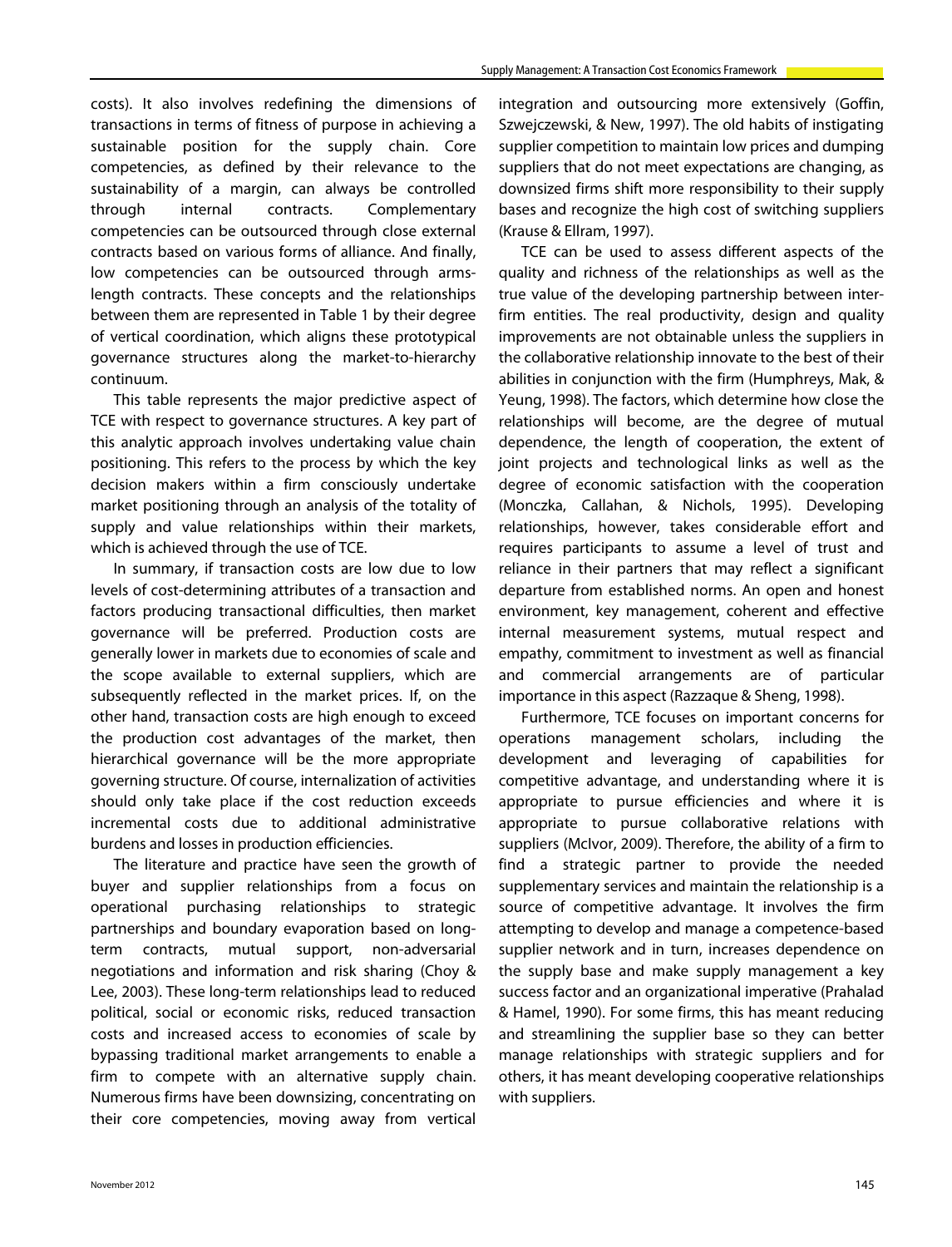## 5. Conclusıon

As is obvious from the prior discussion, the major uses and applications of TCE in the supply management field lie in examining inter-firm relationships evident in buyer– supplier linkages. Drawing from the New Institutional Economics literature, TCE may be one of the frameworks for testing theories about supply management in order to further our understanding of its intricacies. The economic theory underlying TCE provides an explanation for the existence and structure of firms and for the nature of vertical coordination within a supply chain. Therefore, considerable opportunities exist for evaluating many supply management related issues from this perspective by devising a large number of testable hypotheses and propositions using the theoretical framework of TCE. Although TCE is progressive in terms of mainstream economics literature, and will lead to future research, the insights that it provides on the effect of transaction costs on vertical coordination need to be empirically verified through micro-analytical studies of supply chains (Hobbs, 1996). A convergence of interests is thus suggested for joint research by attempting to provide conceptual and empirical facilitation for future research.

By examining the existing research in an effort to illustrate the possibility of using TCE as a basis for understanding the potential effects of transaction costs on the vertical coordination of a supply chain, a conceptual typology of contractual relations is developed that can have a broader appeal and can help researchers better understand the scope of both the problems and the opportunities associated with supply management.

Concerning the debate between theoretical rigor and managerial practice, the implementation of supply management is a cultural change in any firm and needs dedicated efforts from upper management (Huang, Uppal, & Shi, 2002). Strategic issues involve understanding the dynamics of the supply chain, development of objectives for the whole supply chain and development of relations with business partners. The strategic aspect also includes the research determination of opportunities, which can enhance the competitiveness of a firm as a part of the supply chain or network of supply chains.

Several research avenues can be outlined with the application of the rich lens of TCE to lower overall transaction costs in sourcing, allocation of investments as well as supply chain coordination, integration and distribution (Grover & Malhotra, 2003). To present a

meaningful discussion of the testability and/or extension of the theory, the presented conceptual typology can be tested as a whole by considering all of its elements and can be extended by integrating other aspects of TCE in its content. As a research limitation, however, researchers dealing with supply management should augment the conceptual typology by integrating further parameters, such as risk preferences, trust propensity, sourcing strategy or market environment, into their calculus and combining it with other factors influencing the outcome of supply arrangements.  $\blacksquare$ 

### Acknowledgements

The reviewers' constructive and helpful comments towards improving the quality of the paper are acknowledged.

#### References

Blomqvist, K., Kyläheiko, K., & Virolainen, V.M. (2002). Filling a gap in traditional transaction cost economics: Towards transaction benefitsbased analysis. International Journal of Production Economics, 79 (1), 1-14.

Chandra, C., & Kumar, S. (2000). An application of a system analysis methodology to manage logistics in a textile supply chain. Supply Chain Management: An International Journal, 5 (5), 234-245.

Chen, I.J., & Paulraj, A. (2004). Towards a theory of supply chain management: the constructs and measurements. Journal of Operations Management, 22 (2), 119-150.

Choy, K.L., & Lee, W.B. (2003). A generic supplier management tool for outsourcing manufacturing. Supply Chain Management: An International Journal, 8 (2), 140-154.

David, R.J., & Han, S. (2004). A systematic assessment of the empirical support for transaction cost economics. Strategic Management Journal, 25 (1), 39-58.

Furubotn, E.G., & Richter, R. (2000). Institutions and Economic Theory: The Contribution of the New Institutional Economics. Ann Arbor: The University of Michigan Press.

Goffin, K., Szwejczewski, M., & New, C. (1997). Managing suppliers: when fewer can mean more. International Journal of Physical Distribution & Logistics Management, 27 (7), 422-435.

Grover, V., & Malhotra, M.K. (2003). Transaction cost framework in operations and supply chain management research: theory and measurement. Journal of Operations Management, 21 (4), 457-473.

Hobbs, J.E. (1996). A transaction cost approach to supply chain management. Supply Chain Management: An International Journal, 1 (2), 15-27.

Huang, S.H., Uppal, M., & Shi, J. (2002). A product driven approach to manufacturing supply chain selection. Supply Chain Management: An International Journal, 7 (4), 189-199.

Humphreys, P., Mak, K.L., & Yeung, C.M. (1998). A just-in-time evaluation strategy for international procurement. Supply Chain Management: An International Journal, 3 (4), 175-186.